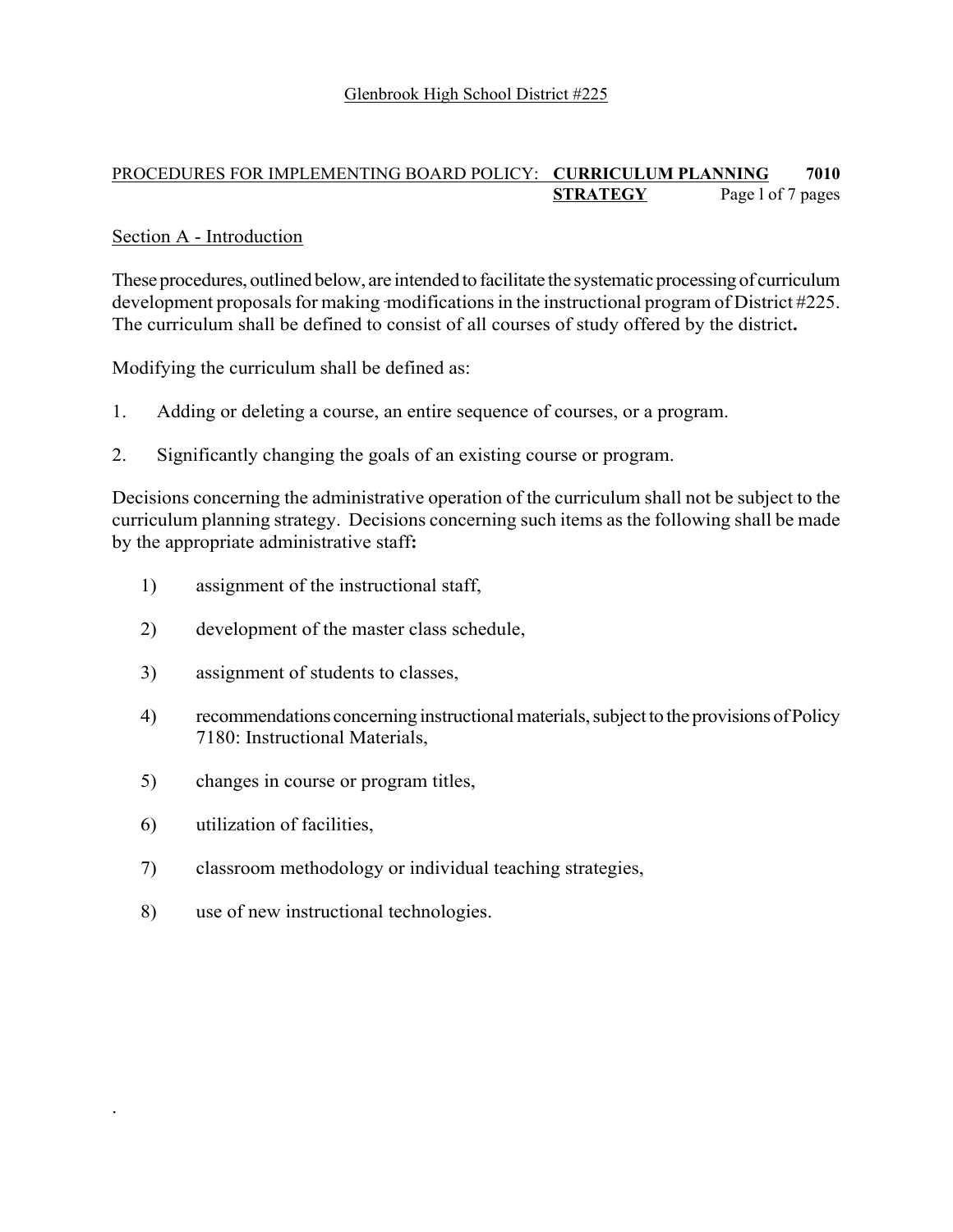# PROCEDURES FOR IMPLEMENTING BOARD POLICY: **CURRICULUM PLANNING 7010 STRATEGY** Page 2 of 7 pages

## Section B - Procedures

- l. Each instructional supervisor, in conjunction with the associate principal for instruction and the department staff, shall conduct an annual evaluation of approximately twenty percent (20%) of the department's courses and programs. It is the expectation that all courses within a department will be reviewed at least once during the five-year cycle. The courses and programs to be reviewed will be determined through a collaborative process involving the associate principals for instruction and instructional supervisors at both schools. This review will be used as a base for the Instructional Supervisor Curriculum Report.
- 2. The impetus for curriculum change may be such factors as, but not limited to, the following: a demonstrated need for learning outcomes not met by current curriculum; data on student learning; demographic data on students; professional expert advice from educational consultants or representatives of higher education; the conclusions of educational research. Upon seeing a curricular need, staff members, students, parents, and members of the community may submit ideas for curriculum changes to the instructional supervisor of the appropriate department. Principals also shall inform parents and members of the community about curricular issues and shall invite representatives to join curriculum planning committees when appropriate. Experts and consultants may be engaged to provide input to the process when deemed appropriately by the respective principals.
- 3. Upon receiving a suggested change in curriculum, the instructional supervisor may convene an ad hoc departmental curriculum planning committee to address the need for the curricular change. This curriculum planning committee, after studying the perceived need, may write a curriculum proposal. If the proposed change affects more than one department, the principal may convene an ad hoc interdisciplinary committee to address the perceived need.
- 4. The proposal of the departmental committee must include the need, the rationale, a description, and the implications of the curricular change, as well as a method of evaluating the success of the implemented proposal (Appendix B).
- 5. All proposals recommended by the departmental or interdisciplinary committees shall be reviewed by the building's instructional supervisors and principal. Accepted proposals shall be acted on successively by the principal, superintendent, and the Board.

The decision or recommendation of each of the above-listed individuals or groups shall be communicated in writing to the committee submitting the proposal. A timeline for the strategy is contained in Appendix A of these Procedures.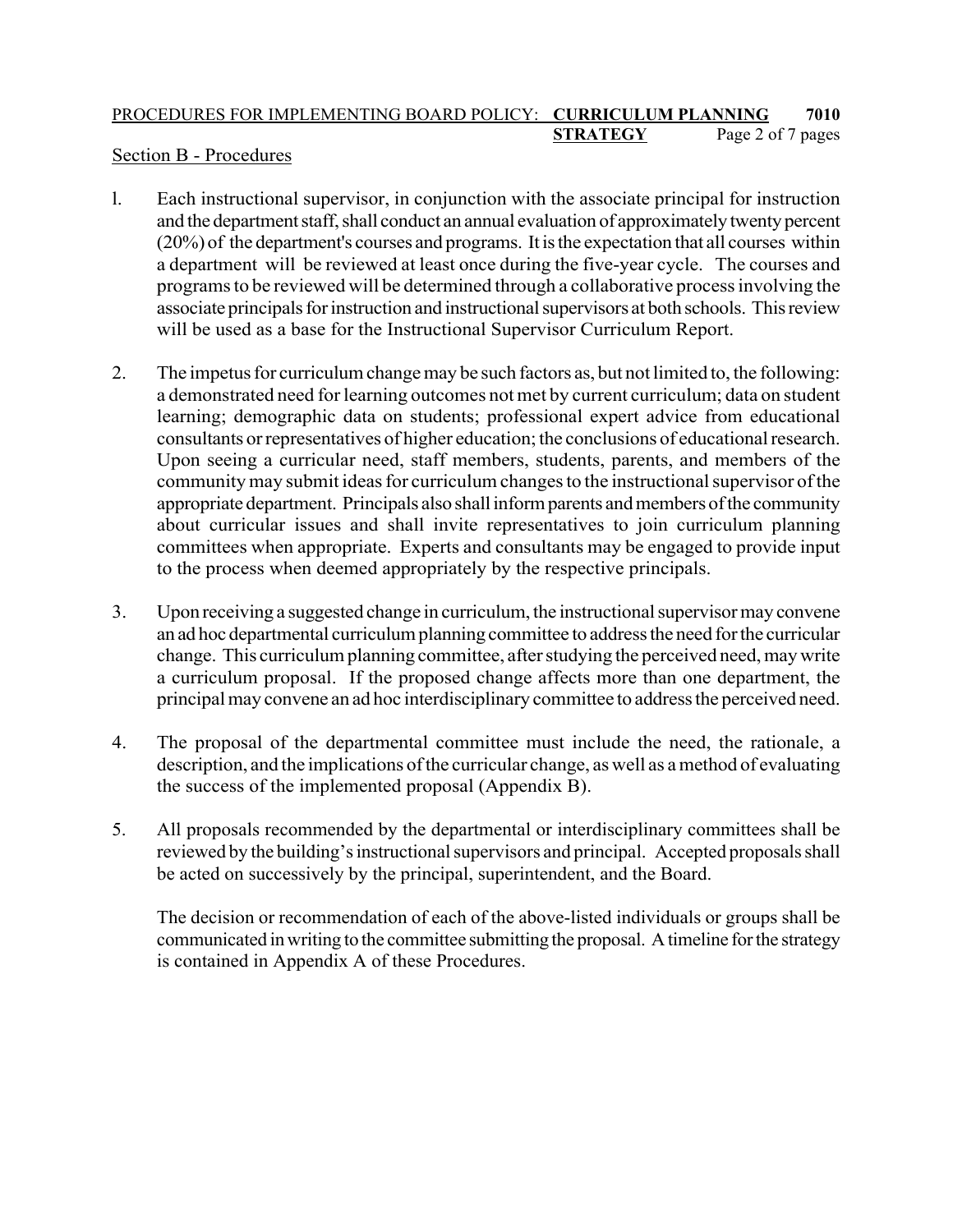## PROCEDURES FOR IMPLEMENTING BOARD POLICY: **CURRICULUM PLANNING 7010 STRATEGY** Page 3 of 7 pages

- 6. No proposal shall be implemented unless approved by the principal, the superintendent, and the Board. The instructional supervisors shall serve in an advisory function.
- 7. Each year proposals shall be submitted to the Board for approval as indicated in the timeline in Appendix A of these Procedures. Under extraordinary circumstances, the superintendent may authorize the submission of a proposal to the curriculum planning process or to the Board at any time during the year.
- 8. One year after the implementation of a curriculum change, the instructional supervisor and the designated administrator shall evaluate each proposal approved by the Board in order to determine whether the proposal was successful in meeting its goals and fulfilling the educational needs. A report of this evaluation, together with a recommendation as to the continuance or modification of the implemented change, shall be shared with the appropriate committee that had proposed the curriculum change and shall be submitted to the superintendent and the Board no later than the end of the third semester that the course is offered**.**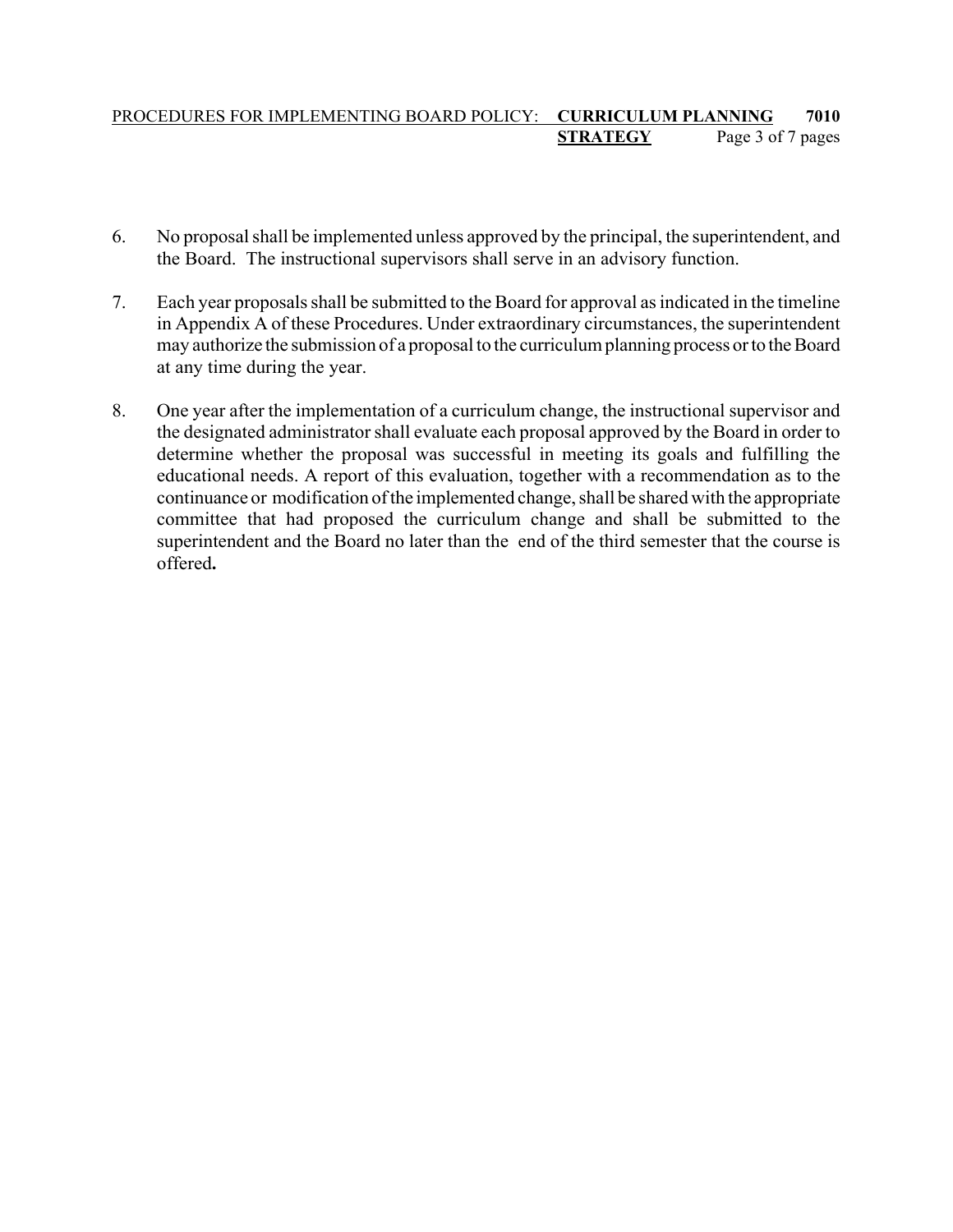## PROCEDURES FOR IMPLEMENTING BOARD POLICY: **CURRICULUM PLANNING 7010** Page 4 of 7 pages

#### **APPENDIX A**

# **CURRICULUM PLANNING STRATEGY ANNUAL TIMELINE \***

| Deadline                 | Activity                                                                                                                                                                                                                                     |
|--------------------------|----------------------------------------------------------------------------------------------------------------------------------------------------------------------------------------------------------------------------------------------|
| March 15 to August       | Collaboration between instructional<br>supervisors and principal or associate<br>principal for instruction at both schools to<br>review department curriculum in light of<br>data on student learning and to consider<br>curricular changes. |
| <b>August to October</b> | Instructional supervisors set up committees<br>for suggested curricular changes.<br>Committees meet, plan, elicit input from<br>various constituencies, and write proposal<br>applications.                                                  |
| By November 1            | Curriculum planning committees submit<br>applications for curriculum changes to the<br>instructional supervisors.                                                                                                                            |
| By November 15           | Instructional supervisors review proposals<br>and submit recommendations to the<br>principals.                                                                                                                                               |
| By December 1            | Principals accept or reject proposals and, if<br>accepted, send them to the superintendent<br>including any resource implications.                                                                                                           |
| Prior to Winter Break    | Superintendent accepts or rejects proposals<br>and gives rationale for actions.                                                                                                                                                              |
| By February 1            | Superintendent informs the Board of<br>Education and submits accepted proposals<br>for Board action.                                                                                                                                         |
| By March 1               | Instructional supervisors submit proposals<br>for summer curriculum work to develop<br>course outlines and instructional resources.                                                                                                          |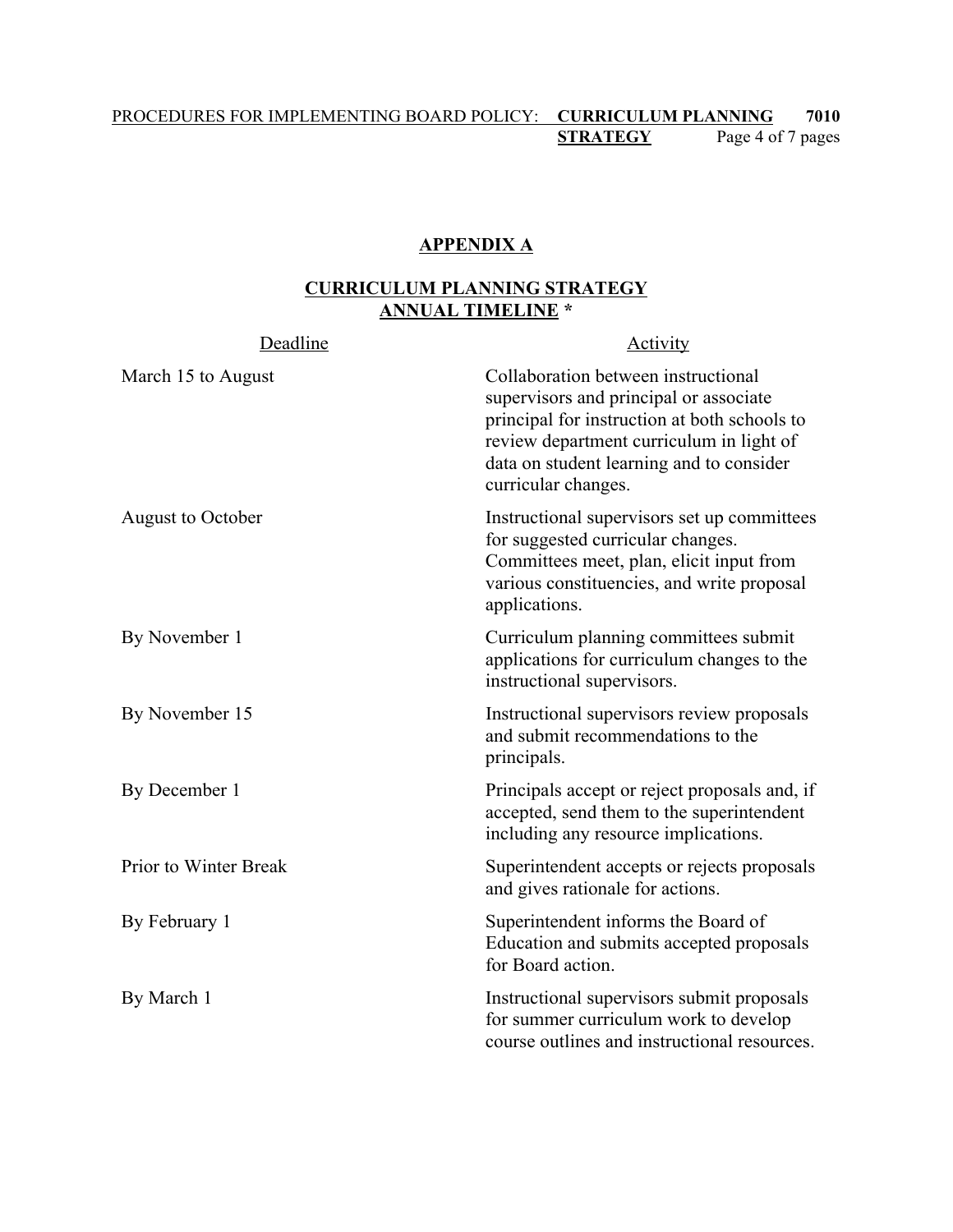### PROCEDURES FOR IMPLEMENTING BOARD POLICY: **CURRICULUM PLANNING 7010 STRATEGY** Page 5 of 7 pages

By March 15

Superintendent either approves the proposal for summer project and designates funding for summer curriculum project or rejects the proposal. Instructional Supervisor Curriculum Reports are due to the superintendent. These reports are based on curriculum review conducted or modifications made during the past year and identified curriculum directions for the ensuing year(s). The reports should also include an evaluation and recommendation for any course that has completed the third semester of implementation.

Note: Under extraordinary circumstances, the superintendent may authorize the submission of a proposal to the Board at any time during the year.

#### **\* This timeline will be coordinated with but not limited by the district budget timeline process.**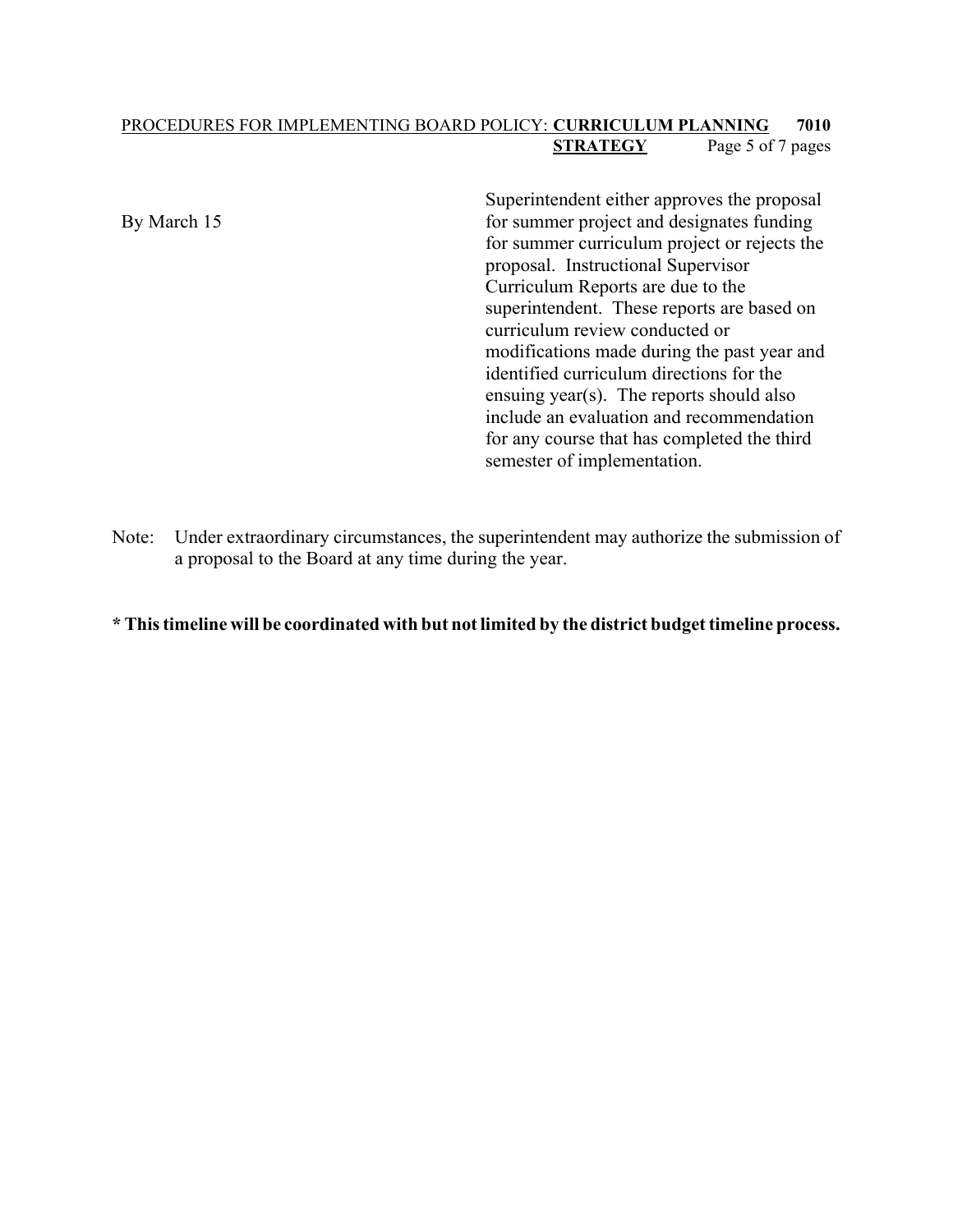## PROCEDURES FOR IMPLEMENTING BOARD POLICY: **CURRICULUM PLANNING 7010 STRATEGY** Page 6 of 7 pages

# **APPENDIX B**

# **APPLICATION FOR CURRICULAR CHANGE**

School: Department: Date: Date:

Name of proposed curricular change:

1. **Brief description** of the curricular change

## 2. **Curriculum Planning Committee Membership**

- a) List the members of the committee.
- b) Give the rationale for the membership of this committee.
- c) If outside experts or consultants are requested, give rationale for their inclusion, proposed revisions, and the curriculum vitae and fees.
- 3. **Need** for the curricular change:
	- a) Present and analyze data on student learning that point to a need for change.

or

b) Present other data (demographic, anecdotal, research, and others) that point to a need for change.

or

- c) Summarize opinions of experts (researchers, higher educational professionals, business people, parents, community members) who speak to a need for change.
- 4. **Rationale** for addressing the need through a curricular change:
	- a) State the purpose of the change, indicating specifically how this curriculum change shall improve student learning by meeting the needs described in #3 above.
	- b) If the committee considered other approaches to meeting the needs described above, describe those alternatives and indicate why each alternative was rejected.
	- c) Delineate the ways in which this curriculum proposal, if implemented, shall complement other courses in the department and the school.